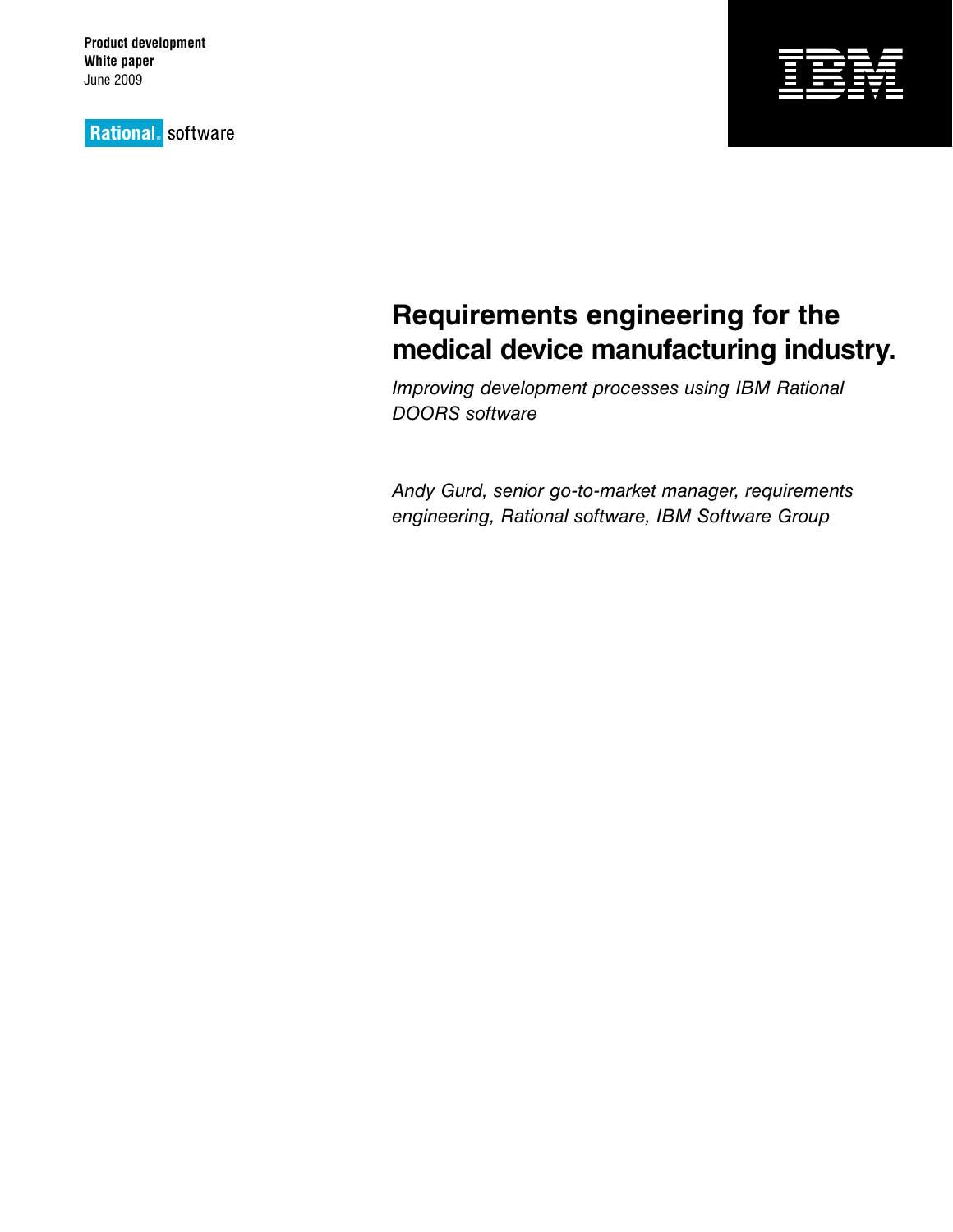## **Contents**

- *2 Requirements engineering and its role in the medical device manufacturing industry*
- *3 Meeting challenges in the medical device manufacturing industry*
- *6 Defining requirements engineering*
- *7 Requirements engineering for the medical device manufacturing industry*
- *10 Rational DOORS: a success story in the medical device manufacturing industry*
- *11 Conclusion*

**Requirements engineering and its role in the medical device manufacturing industry** Even the most renowned surgeon cannot perform a lifesaving operation without a skilled medical team to assist him or her. Collaboration and communication are vitally important to a successful operation and to patient safety. Nurses ensure that the surgeon has the correct instruments at hand, while the anesthesiologist monitors the patient's vital signs. And the entire team is ready to respond immediately to unexpected changes in the patient's condition. The operating room team must also keep lines of communication open with others located throughout the hospital—specialists, pathologists, lab professionals, blood bank personnel and others—who must coordinate services seamlessly in order to deliver accurate, safe care.

Likewise, successful development of high-tech medical devices depends greatly on the collaboration of the many individuals and teams involved in the engineering process. Requirements engineering is a critical process that helps companies manage complex requirements, improve team collaboration and ultimately produce high-quality products more cost-effectively.

This white paper explores requirements engineering and its important role in product development and engineering in the medical device manufacturing segment. It discusses the best practices and benefits of requirements engineering and how they can be achieved through solutions from IBM. The paper also details how requirements engineering can help manufacturers of embedded systems for the medical device industry overcome today's quality, cost, time-tomarket and regulatory challenges. A case study illustrates how a leading medical device manufacturer has improved communication and collaboration through the requirements engineering process using IBM Rational® DOORS® requirements management software, resulting in increased productivity, time and cost savings; improved processes for regulatory compliance; and a higher-quality end product.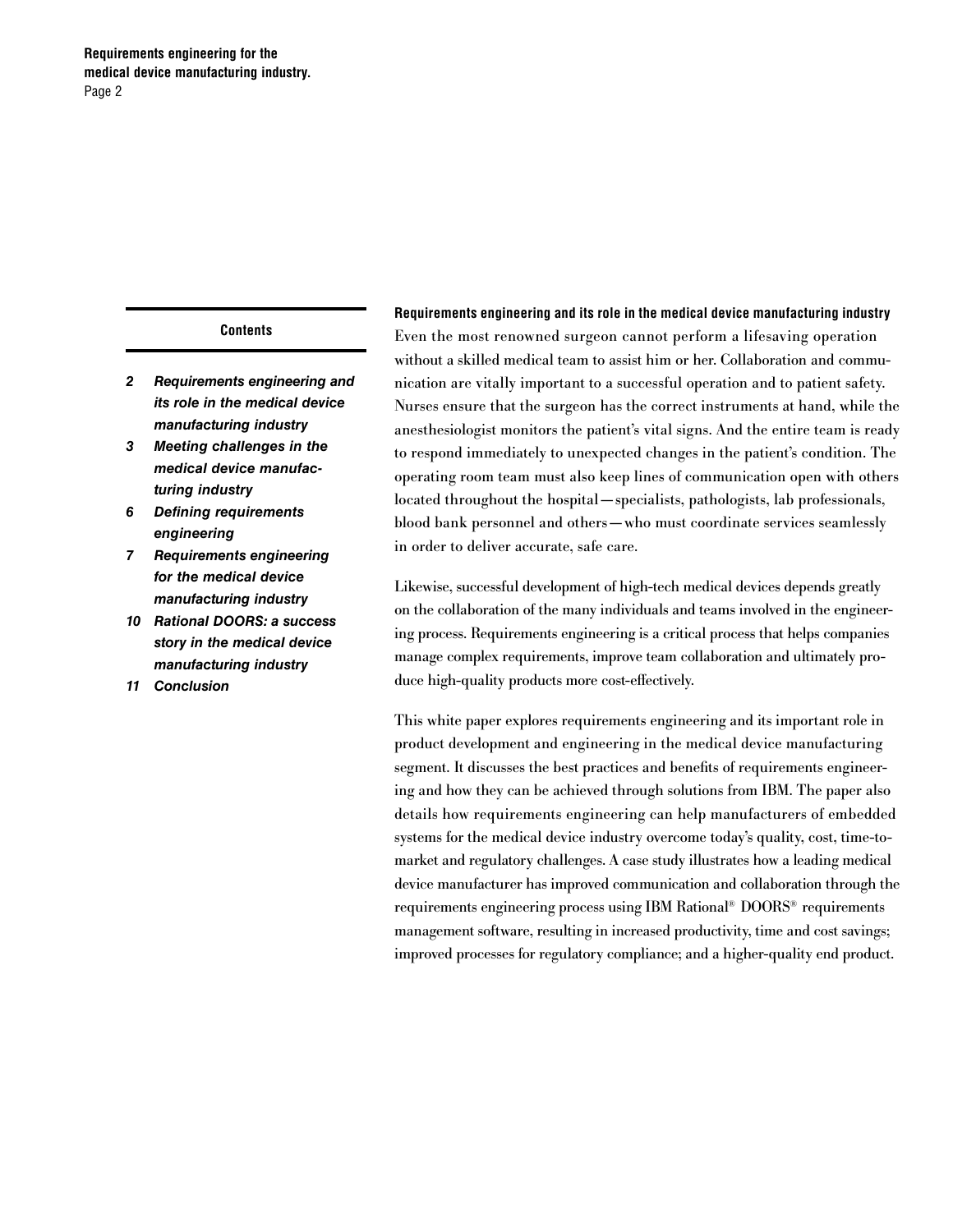*The medical device industry is facing unique marketplace changes that demand greater agility and a more strategic approach to mature and emerging marketplaces.*

#### **Meeting challenges in the medical device manufacturing industry**

Like other embedded systems developers, medical device manufacturers must manage complex systems, be first to market with new products, adopt globally distributed development and produce high-quality and reliable products. But the medical device industry is facing additional, unique marketplace changes that demand greater agility and a more strategic approach to mature and emerging marketplaces, both domestic and global. These changes center on increasingly strict regulatory standards for quality and patient safety mandated by national and regional agencies, which include the U.S. Food and Drug Administration (FDA), the U.K. Medicines and Healthcare products Regulatory Agency (MHRA), the European Union Medical Devices Directives, and the Pharmaceuticals and Medical Devices Agency (PDMA) in Japan.

Quality and safety standards in embedded software development—and the importance of developers getting it right the first time—are critical. As a result, medical device manufacturers are seeking systems development solutions to help meet the following specific challenges.

#### Ensuring quality and safety

High-quality design and performance to ensure patient safety are critical to the success of medical device systems. If a pacemaker fails, if a laser surgical tool misses its mark or if an automated external defibrillator malfunctions, lives can be lost or irreparably damaged.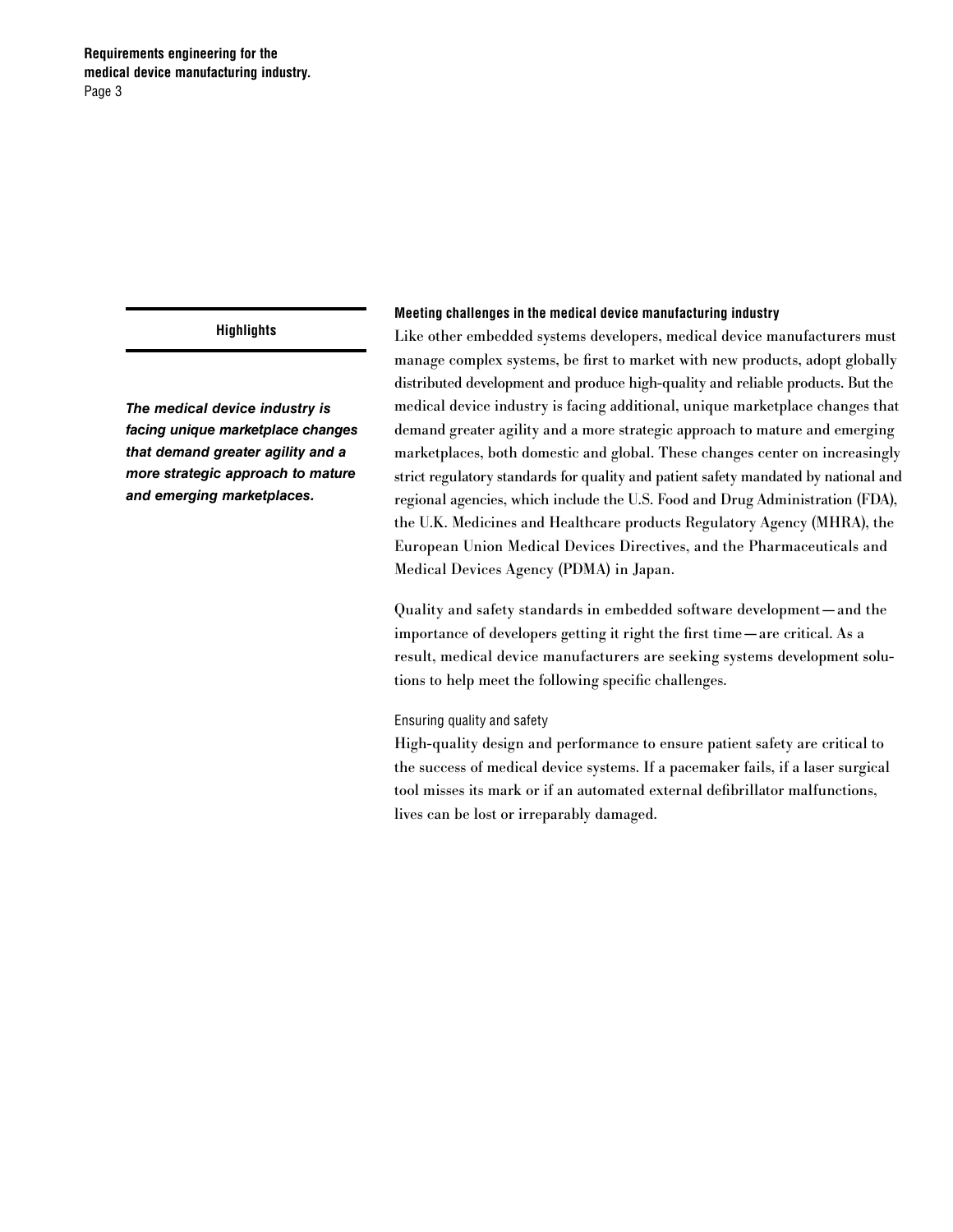*High-quality design and performance to ensure patient safety are critical to the success of medical device systems, which can sometimes literally mean the difference between life and death.*

*Ensuring correctness and legibility of recorded manufacturing and control documentation is a key mandate of the globally recognized Good Manufacturing Practices.*

Medical device manufacturers are liable for quality and can lose money even before the product goes to market. If documentation for a device is not ready or is inadequate when the device is released, regulatory bodies can perform audits and charge heavy fines. In general, medical device companies often face higher-than-average legal exposure to patient lawsuits, patient infringement claims and product recalls.

Therefore, manufacturers must have reliable processes to validate and verify all the tools in the manufacturing process and the tools that manage that process. Also, they must have a robust requirements management system in place to accurately trace requirements and changes throughout the entire lifecycle. When lives are at stake and regulatory agencies threaten heavy fines, spreadsheets and documents for requirements and change management are not enough to ensure quality device builds.

## Meeting global regulatory standards

Aging populations in the world's industrialized countries have fueled an exceptionally strong global demand for medical devices. This marketplace growth is tempered with customer demand for higher-quality, but less expensive, devices. While meeting these quality and cost challenges, medical device manufacturers must be vigilant in meeting the various regulatory standards for quality, safety and documentation from domestic and global agencies. Organizations worldwide recognize Good Manufacturing Practices (GMP) as the standard for controlling and managing the manufacturing and quality-control testing of medical devices, foods and pharmaceutical products. Ensuring correctness and legibility of recorded manufacturing and control documentation is a key mandate of GMP, embodied within country-specific regulations and enforced by local regulatory bodies.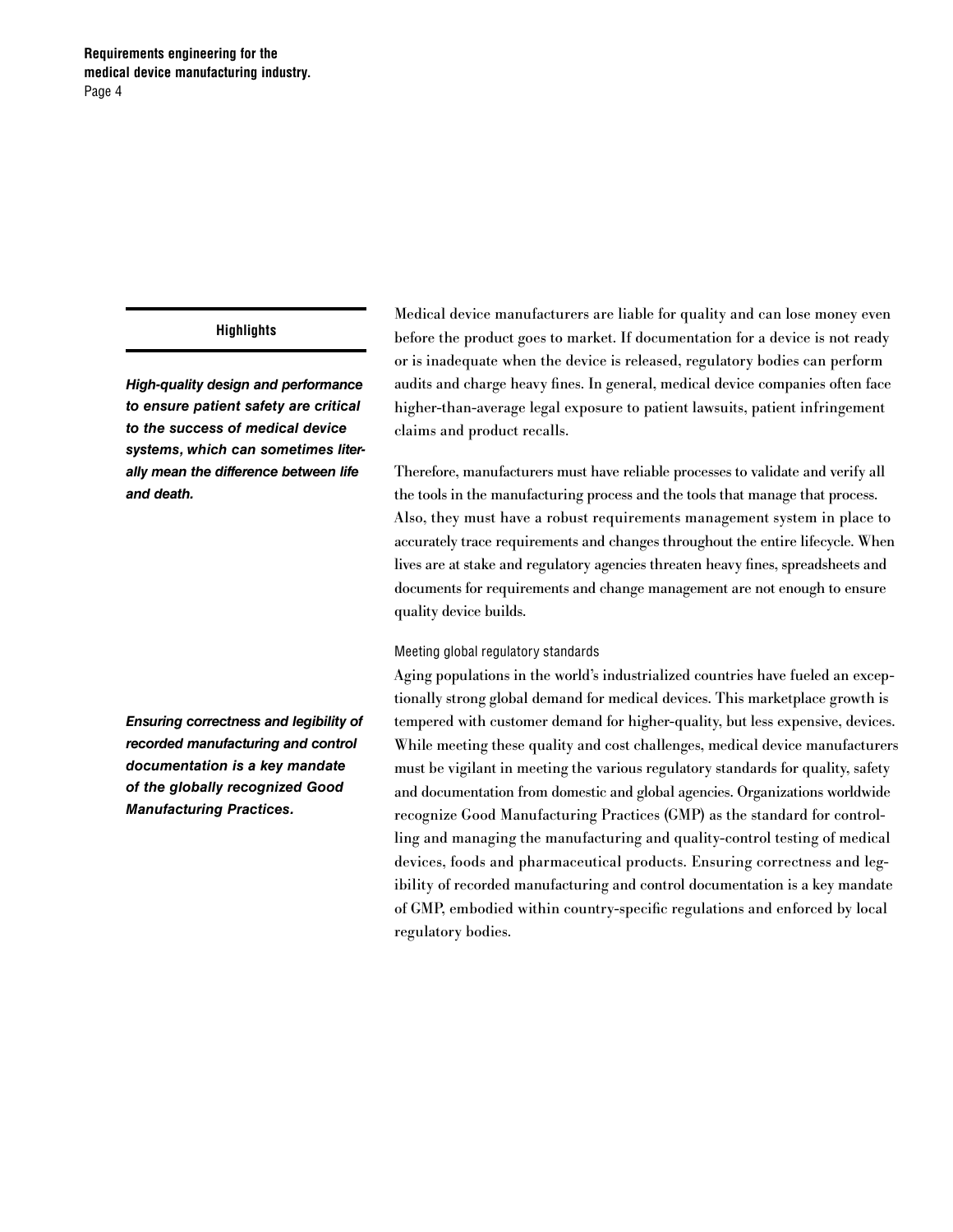# **Requirements engineering for the medical device manufacturing industry.** Page 5

# **Highlights**

*Medical device verification and validation are crucial to passing audits and avoiding costly recalls.* Developing new products at a fast pace

In the medical device manufacturing industry, innovation drives success, and keeping a fast pace for new-product development is critical. Moreover, being first to market is a key strategic goal.

Yet gaining the FDA's and other regulatory bodies' approval is a lengthy process, and the process can drag on even longer if prerelease audits show that the manufacturer does not have proper documentation or if defects are found and the product must be recalled. So, once again, verification and validation are crucial to passing audits and avoiding costly recalls. Effective communication, accurate record keeping and requirements traceability are all critical to attaining a fast time to market.

Other pressing requirements and issues affecting the medical device manufacturing process include:

- • *Change control. It's critical to keep track of the people who make changes, the date and time when they make changes, the reasons they make changes and the impact of their changes.*
- • *Traceability and risk analysis. Multiple levels of traceability and risk analysis are required because the embedded systems in these products are so complex.*
- • *Qualification of requirements. Manufacturers must determine which requirements are must-haves, want-to-haves, nice-to-haves, etc.*
- • *21 CFR Part 11 compliance. To address compliance with this mandate, electronic signature and document management capabilities must be in place.*
- • *Audits. Manufacturers must be prepared for audits conducted by the FDA and other global regulatory bodies.*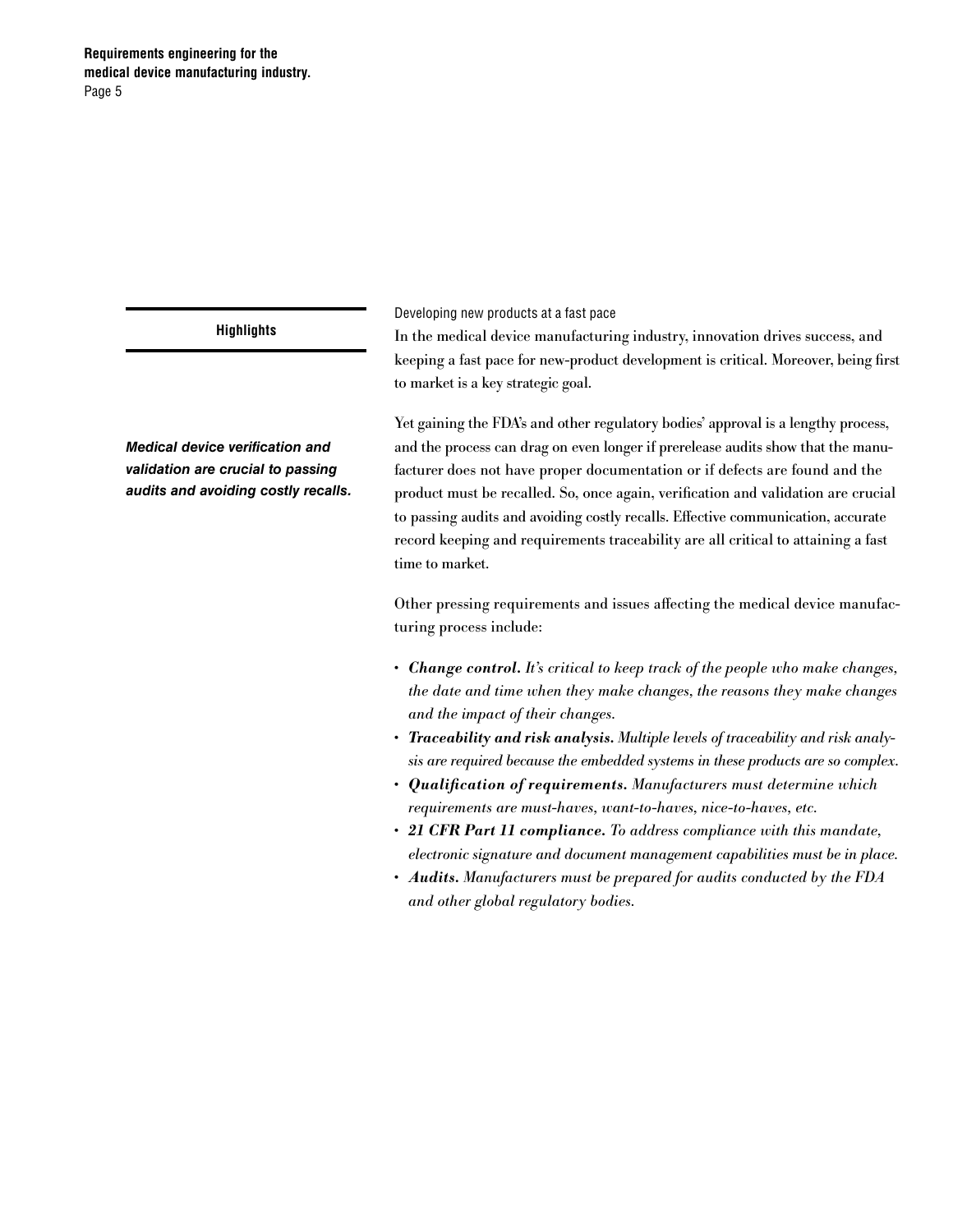*Requirements engineering—in terms of systems engineering defines, manages and carefully tests requirements for a system.*

*Requirements management simplifies and enhances communication and collaboration between teams and stakeholders, resulting in better requirements management throughout the organization.*

#### **Defining requirements engineering**

Requirements engineering—in terms of systems engineering—defines, manages and carefully tests requirements for a system. It does so in three stages: needs analysis, requirements analysis and requirements specifications.

Though this definition of requirements engineering is more than a decade old, a standard process has only recently evolved with the availability of integrated suites of automated lifecycle development tools featuring requirements management solutions. In basic terms, requirements engineering helps product development organizations understand—in two stages—what they intend to build. The first stage is up-front requirements definition. The second is requirements management, which provides clear visibility throughout the product lifecycle.

Requirements definition consists of four parts: discovery, analysis, specification and verification. Requirements management simplifies and enhances communication and collaboration between teams and stakeholders, resulting in better requirements management throughout the organization. This stage enables engineers to:

- • *Evaluate the effect of proposed changes.*
- • *Trace individual requirements to downstream work products.*
- • *Track requirements status during development.*

As a result, organizations can monitor project status by knowing what percentage of the allocated requirements have been either:

- • *Implemented and verified.*
- • *Just implemented.*
- • *Not yet fully implemented.*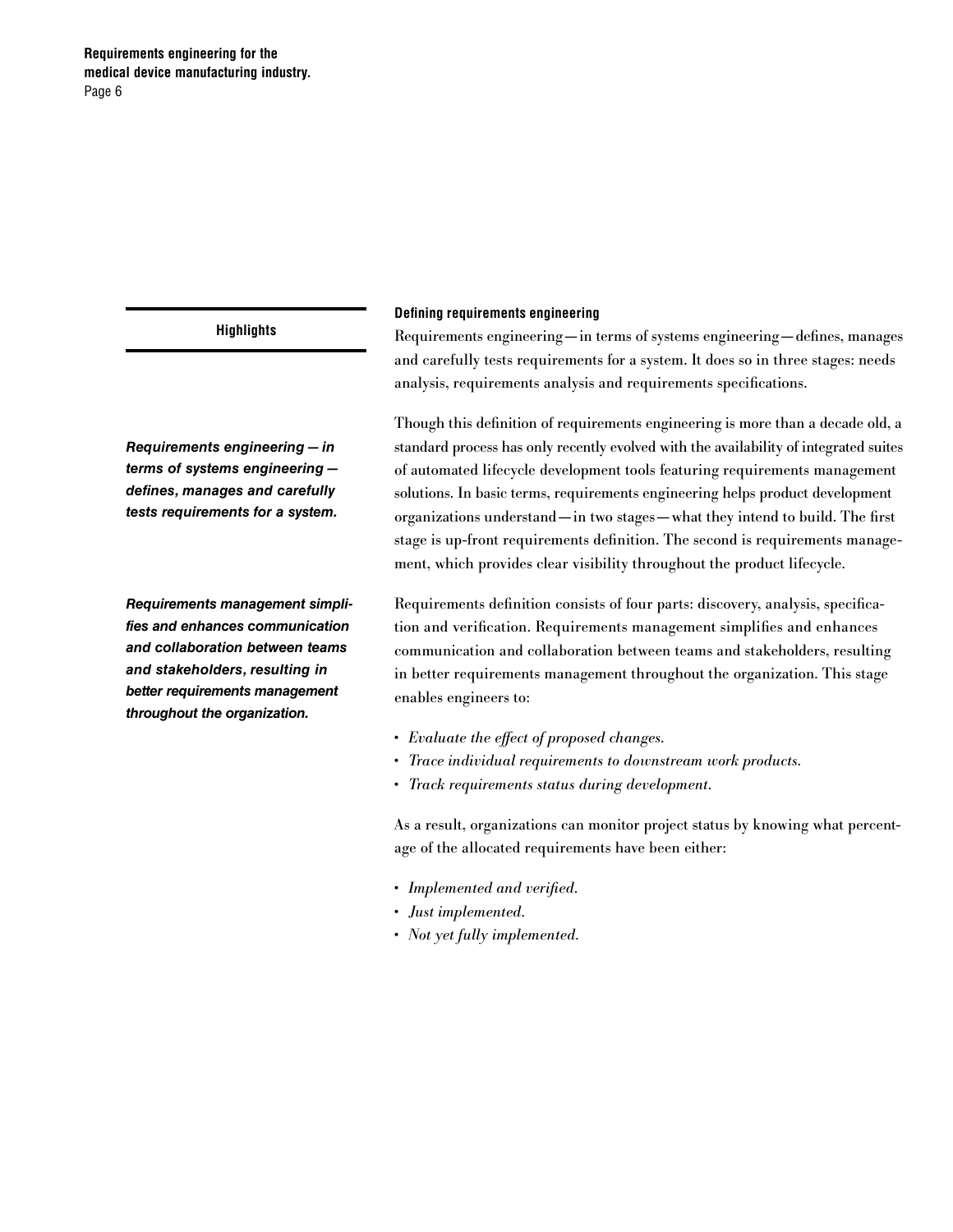The requirements definition and requirements management stages make up a dynamic process that flows from ideas, requirements and feature definitions; to product and system specifications and models; to mechanical, electrical/ electronic and embedded software implementations; to testing and maintenance. All the while, requirements connect the global engineering teams—systems, software, electrical/electronic and mechanical—and keep them more keenly focused on common objectives. Furthermore, requirements provide a vital connection between the engineering teams and other peripheral stakeholders, including suppliers, customers and internal legal and quality assurance (QA) teams.

Using a requirements engineering framework and supporting tools for requirements management and traceability, engineers can thoughtfully tailor development practices to suit the project type, constraints and organizational culture.

#### **Requirements engineering for the medical device manufacturing industry**

The sophisticated embedded systems and components in a medical device have many interlinked, interdependent parts. Developers must understand how all of the different parts work together. To do so, they must be able to understand and visualize all of the connections—even those that are invisible. Otherwise, the end result will be a marketplace failure: a product unexpected by the customer or worse—a device that does not meet regulatory or patient safety requirements. Manufacturers risk incurring stiff fines, while medical professionals using poorly performing devices risk the lives of their patients. So it's critical that engineering teams work as a cohesive unit to capture customer and regulatory requirements and to manage changes with strict accuracy and traceability. Rational DOORS software can help address these and other challenges common to the medical device manufacturing industry.

*Rational DOORS software can help engineering teams work as a cohesive unit to capture customer and regulatory requirements and to manage changes with strict accuracy and traceability.*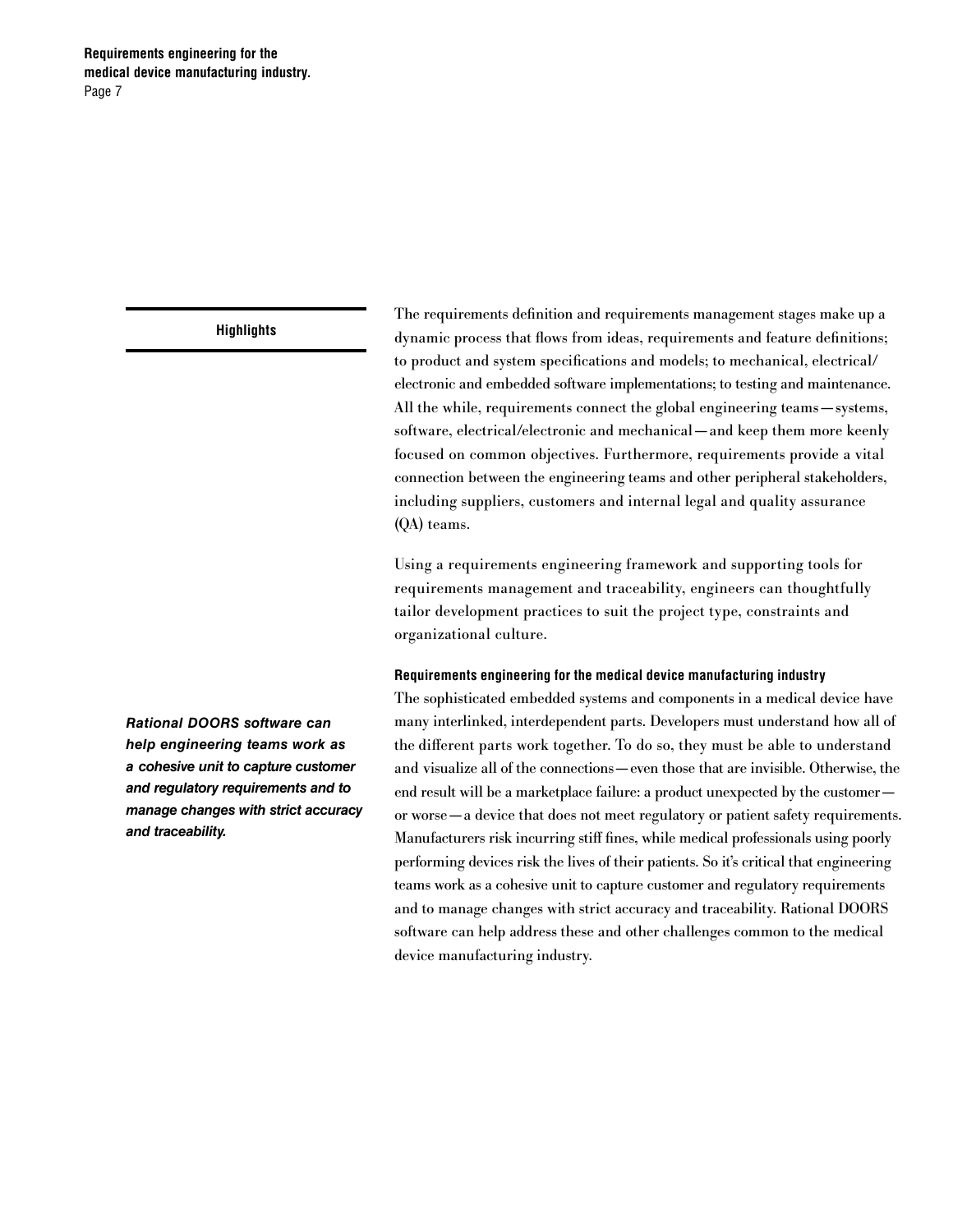*Rational DOORS gives engineering teams greater control over the management and analysis of the many critically interdependent requirements for medical devices*

*Using Rational DOORS as the foundation of their requirements engineering approach, companies can test each requirement to validate the performance of their medical devices.*

Manage the complexity of developing highly regulated devices Requirements engineering for developing embedded systems using Rational DOORS can help manage complexity by helping teams:

- • *Deconstruct initial user requirements to detailed requirements.*
- • *Link requirements and design to check whether requirements are satisfied by the design.*
- • *Trace dependencies between requirements and changes.*
- • *Analyze the impact of requirements changes.*

As a result, with Rational DOORS, engineering teams can have greater control over the management and analysis of the many critically interdependent requirements for medical devices, including embedded systems as well as software and nonsoftware components. By using this automated requirements management tool as the cornerstone of the requirements engineering environment, engineers can reduce development time and increase productivity through standardized processes. And using the traceability functionality of Rational DOORS, they can trace a large volume of features back to the requirements to help ensure the quality and safety of the device and to prepare themselves with accurate documentation for regulatory audits and reviews.

#### Build higher-quality devices

Quality is critical to the performance and safety of medical devices. Using Rational DOORS as the foundation of their requirements engineering approach, companies can test each requirement to validate its performance. Teams can also integrate requirements and validate them against developed models, enabling systems engineers to provide high-quality, high-performance, innovative products that truly meet the customer's needs and that address strict government regulations and safety standards.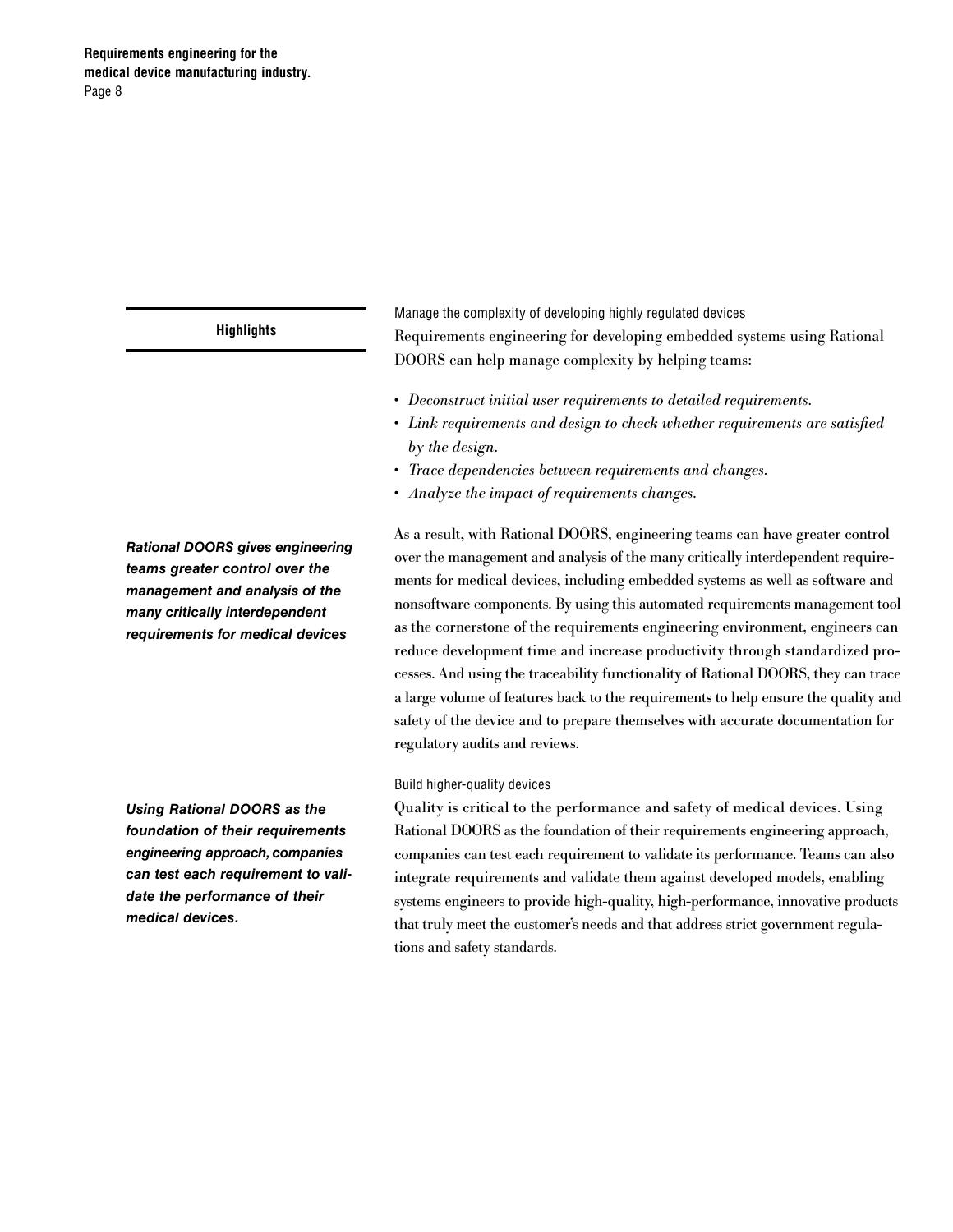*By managing requirements in Rational DOORS, medical device manufacturers can create accurate and comprehensive documentation to demonstrate a clear audit trail.*

In addition, Rational DOORS—when integrated with model-driven development and test management and execution tools—can support the highly important validation process for quality assurance. This includes testing to validate requirements, regression testing for completeness on major functionality changes and testing to ensure that regulatory standards have been met.

#### Improve speed to market

Good manufacturing practices coupled with efficient, automated lifecycledevelopment technologies can help manufacturers overcome competitive hurdles to achieve faster time to market. An important first step is to better prepare for product and documentation audits with accurate, easily accessible requirements and change data.

By managing requirements in Rational DOORS, medical device manufacturers can create accurate and comprehensive documentation to demonstrate a clear audit trail. For example, Rational DOORS has an electronic signature capability built in—specifically for industries like medical device manufacturing that must comply with federal and industry regulations.

Moreover, the traceability in Rational DOORS helps teams isolate potential production issues to the batch or serial level—versus a much wider product or regional level. If audits reveal any discrepancies, or if a device is recalled, teams can resolve the problem with greater speed and accuracy.

#### Improve collaboration with teams and partners

On the manufacturing side, using a requirements management tool such as Rational DOORS can help teams align design and product development with rapidly changing customer requirements. It can also help increase product quality and reduce time to market and cost. Rational DOORS helps teams capture the requirements of customers and technology partners quickly, reliably and in a collaborative environment.

*A requirements management tool such as Rational DOORS can help teams align design and product development with rapidly changing customer requirements.*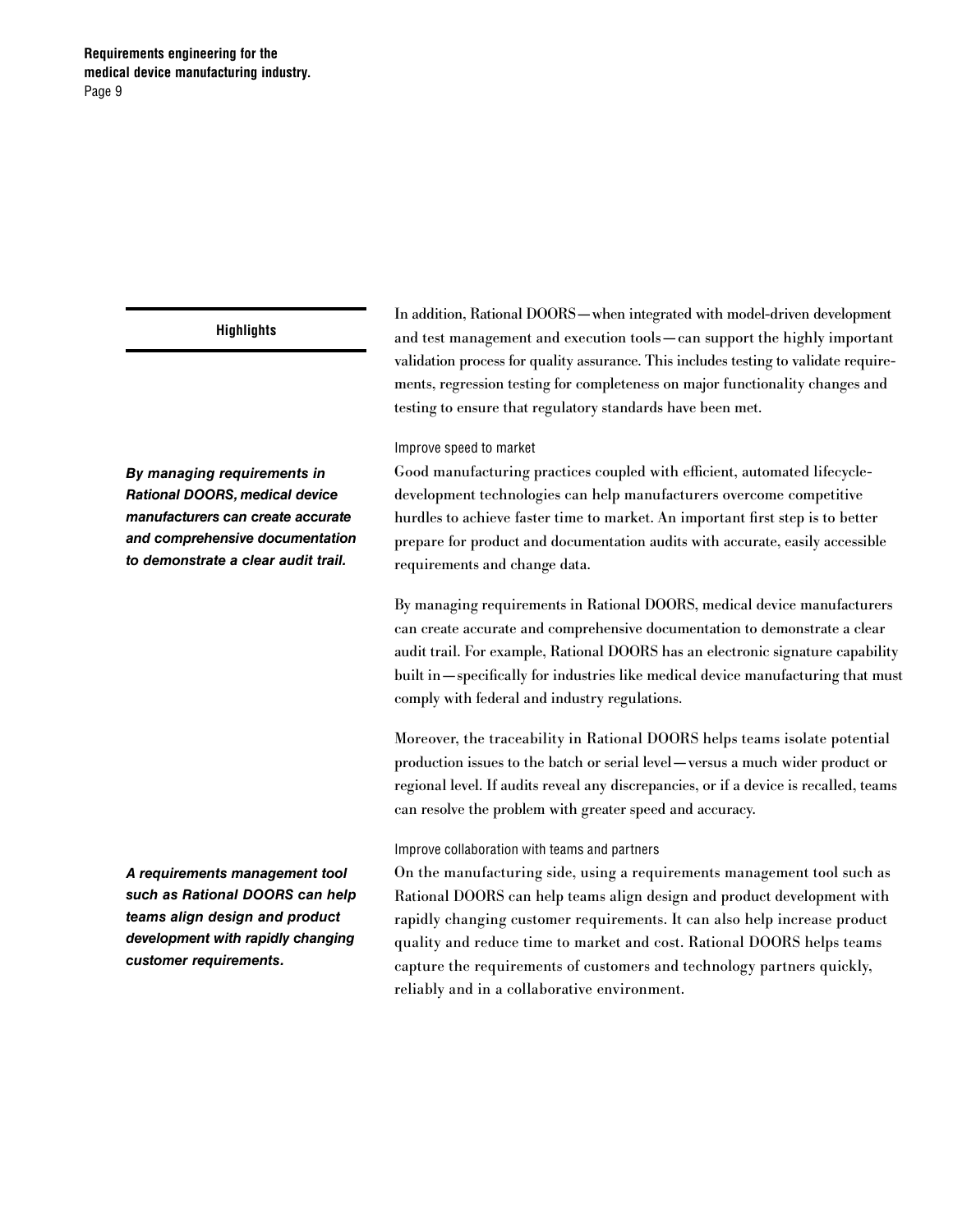*Using Rational DOORS, distributed teams can work together to address compliance with regulations, helping the organization avoid steep fines and costly product recalls.*

*To replace a paper-intensive manual process, a healthcare leader implemented Rational DOORS for its robust requirements traceability capabilities and its ability to perform detailed risk analysis.*

In addition, because requirements are contained in the Rational DOORS central repository, geographically dispersed teams can share information, collaborate, and track changes more easily and efficiently. As a result, teams can better ensure that specifications are accurate at the beginning of the project because they are gathering information and working from the same and the correct—documents.

Perhaps most important, using Rational DOORS helps ensure that distributed teams are working together to address compliance with regulations, thus helping the organization avoid steep fines and costly product recalls. By documenting requirements activity in Rational DOORS and using its electronic signature feature, manufacturers can more confidently address global regulatory requirements for legible and comprehensive documentation.

## **Rational DOORS: a success story in the medical device manufacturing industry**

Many medical device manufacturers and their business partners have adopted requirements engineering—supported by IBM solutions—to successfully and cost-effectively increase team productivity and generate quality. Using Rational DOORS, manufacturers can manage and analyze large volumes of requirements in complex projects and satisfy changing customer demands and strict government regulations. Rational DOORS helps organizations improve requirements visibility throughout the engineering lifecycle, and the software's traceability capabilities help teams ensure that critical features are not missed.

A worldwide leader in the healthcare industry needed to develop and validate computer systems with exact requirements. These systems had to conform to a rigorous manufacturing process and comply with strict regulatory standards. To replace a paper-intensive manual process, the company implemented Rational DOORS, relying on its robust requirements traceability capabilities and its ability to perform detailed risk analysis.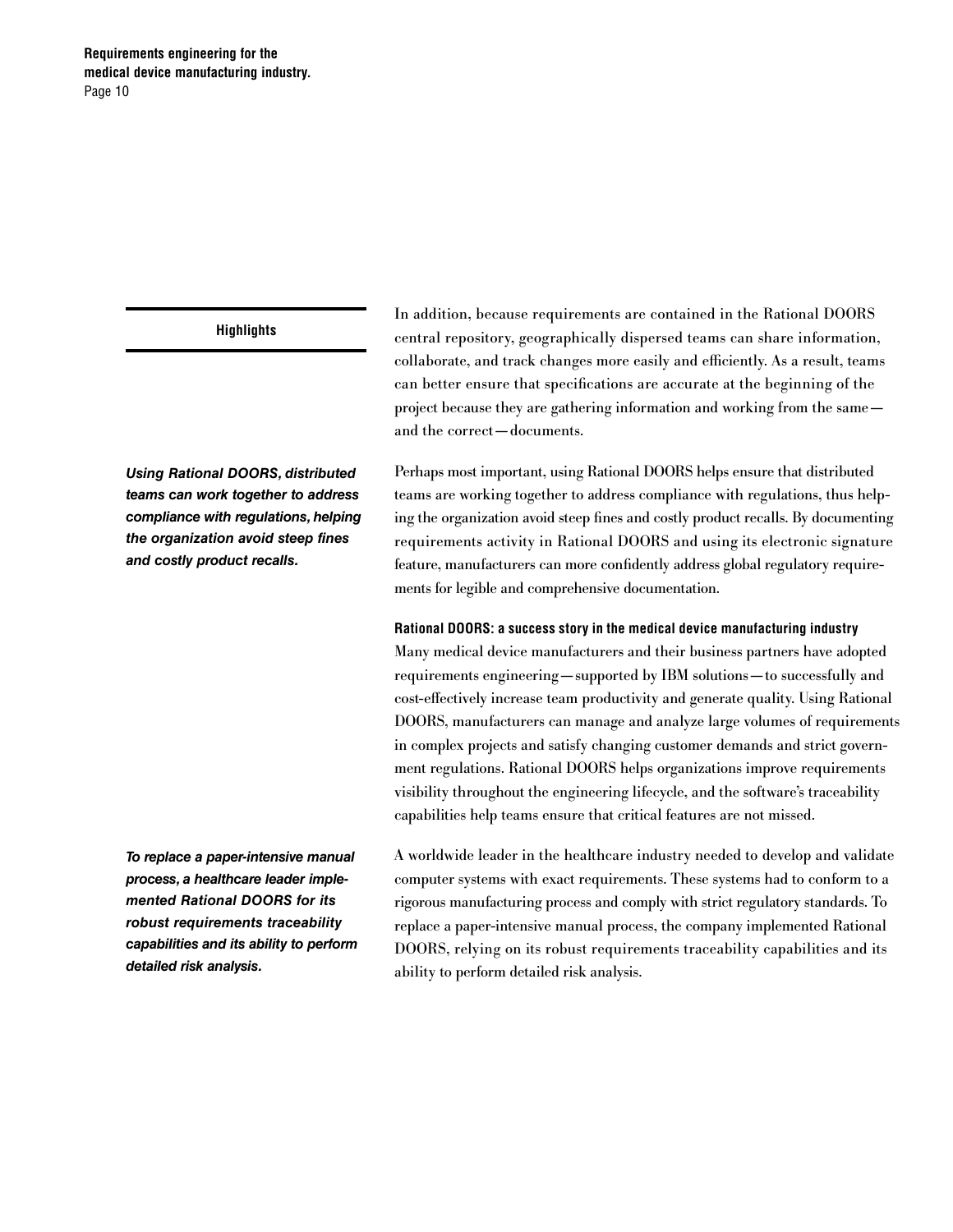*A requirements engineering approach can help product development organizations work in harmony as they communicate and collaborate through standardized processes for requirements management.*

*Requirements engineering can help medical device manufacturers ensure patient safety and avoid costly fines, recalls and rework.*

With Rational DOORS, the company's system quality department can more accurately generate design specifications and testing documentation to bridge the gap between user requirements and user testing. Iterative development checks show what has been done before and by whom. The team can also use Rational DOORS to perform critical risk analysis more efficiently and effectively. For example, DOORS can be used to build a risk assessment module as part of an existing project or system to be validated, helping the team to predict the impact that further development will have before committing time, effort and resources.

#### **Conclusion**

Efficient and cost-effective product development is the key to success in today's global development environment. A requirements engineering approach can help product development organizations work in harmony as they communicate and collaborate through standardized processes for requirements management.

When manufacturing medical devices, requirements engineering is not optional. Linking requirements in an automated requirements management tool throughout the development lifecycle of medical devices is critical to product quality, reliability and safety. Traceability of requirements, plus automated validation and verification processes, also helps medical device manufacturers avoid the risk of product recalls and costly fines.

Better management of requirements complexity is the foundation of requirements engineering. Driving cost savings and on-schedule product development, requirements traceability can help a company keep track of stakeholder requirements as they evolve over the development lifecycle. Engineering teams can discover discrepancies and missed requirements far earlier in the development lifecycle, thus reducing rework costs and decreasing the risk of losing profits on products that don't meet customer needs.